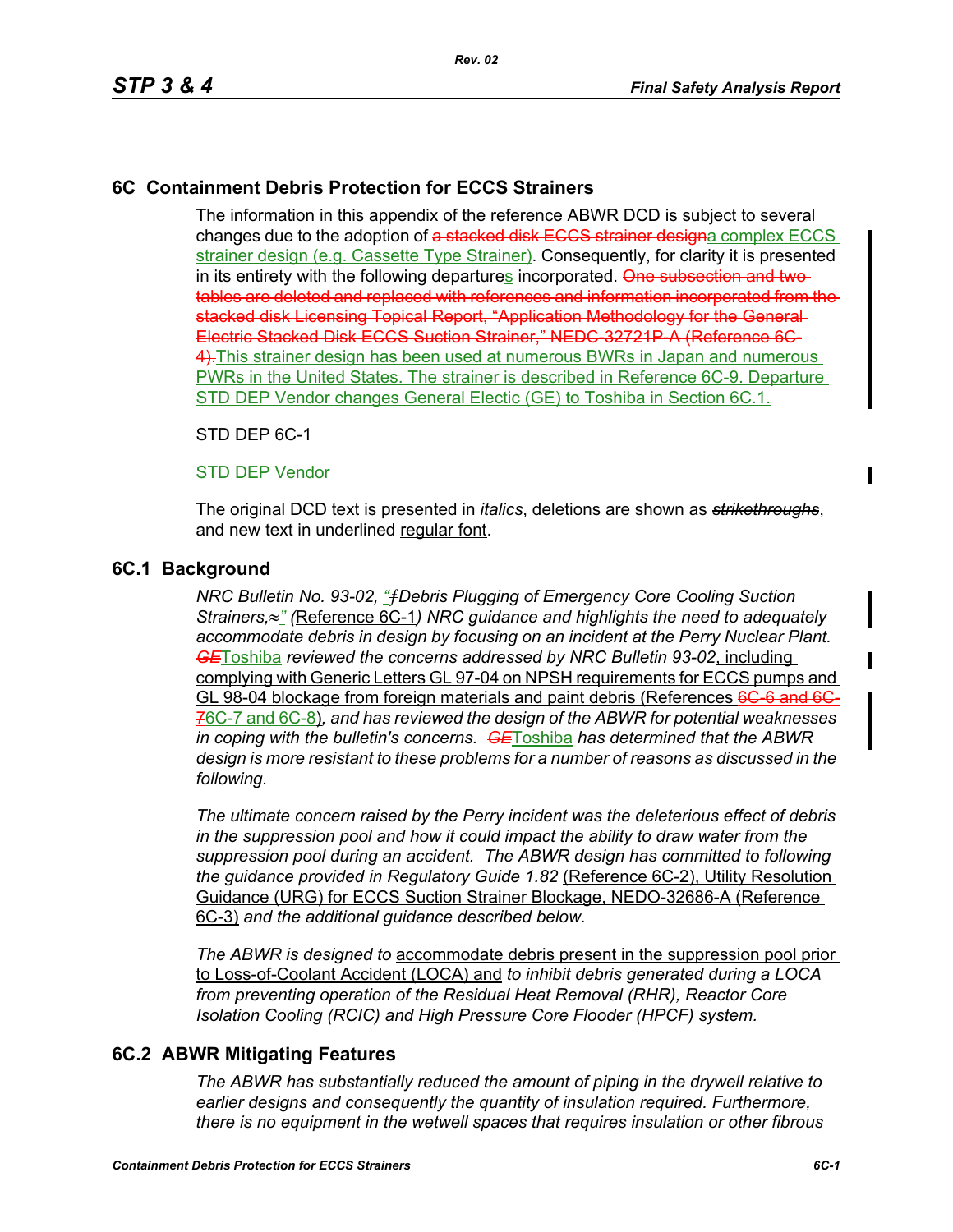*materials. The ABWR design conforms with the guidance provided by the NRC for maintaining the ability for long-term recirculation cooling of the reactor and containment following a LOCA.* 

*The Perry incident was not the result of a LOCA but rather debris entering the Suppression Pool during normal operation. The arrangement of the drywell and wetwell/wetwell airspace on a Mark III containment (Perry) is significantly different from that utilized in the ABWR design. In the Mark III containment, the areas above the suppression pool water surface (wetwell airspace) are substantially covered by grating with significant quantities of equipment installed in these areas. Access to the wetwell airspace (containment) of a Mark III is allowed during power operations. In contrast, on the ABWR the only connections to the suppression pool are 10 drywell connecting vents (DCVs), and access to the wetwell or drywell during power operations is prohibited. The DCVs will have horizontal steel plates located above the openings that will prevent any material falling in the drywell from directly entering the vertical leg of the DCVs. This arrangement is similar to that used with the Mark II connecting vent pipes. Vertically oriented trash rack construction will be installed around the periphery of the horizontal steel plate to intercept debris. The trash rack design shall allow for adequate flow from the drywell to wetwell. In order for debris to enter the DCV it would have to travel horizontally through the trash rack prior to falling into the vertical leg of the connecting vents. Thus the ABWR is resistant to the transport of debris from the drywell to the wetwell.*

*In the Perry incident, the insulation material acted as sepia to filter suspended solids from the suppression pool water. The Mark I, II, and III containments have all used carbon steel in their suppression pool liners. This results in the buildup of corrosion products in the suppression pool, which settle out at the bottom of the pool until they are stirred up and resuspended in the water following some event (SRV lifting). In contrast, the ABWR liner of the suppression pool is fabricated from stainless steel which significantly lowers the amount of corrosion products which can accumulate at the bottom of the pool.* 

A further mitigating feature for the ABWR is that the insulation installed on the ASME Section III, Class 1 piping ( $\geq 80$  mm) in the drywell, i.e., the large bore piping, is reflective metal insulation type (RMI). Use of RMI minimizes the fibrous insulation source term used in the suction strainer design. This is a significant factor in design that reduces the potential suction strainer debris load and further reduces the potential for suction strainer blockage. In addition, inspections will ensure that there is no evidence of excessive build-up of debris around the ECCS suction strainers and any abnormalities that could affect the mechanical functioning of the suction strainers.

*Since the debris in the Perry incident was created by roughing filters on the containment cooling units, a comparison of the key design features of the ABWR is necessary. In the Mark III design more than 1/2 of the containment cooling units are effectively located in the wetwell airspace. For the ABWR there are no cooling fan units in the wetwell air space. Furthermore the design of the ABWR Drywell Cooling Systems does not utilize roughing filters on the intake of the containment cooling units.*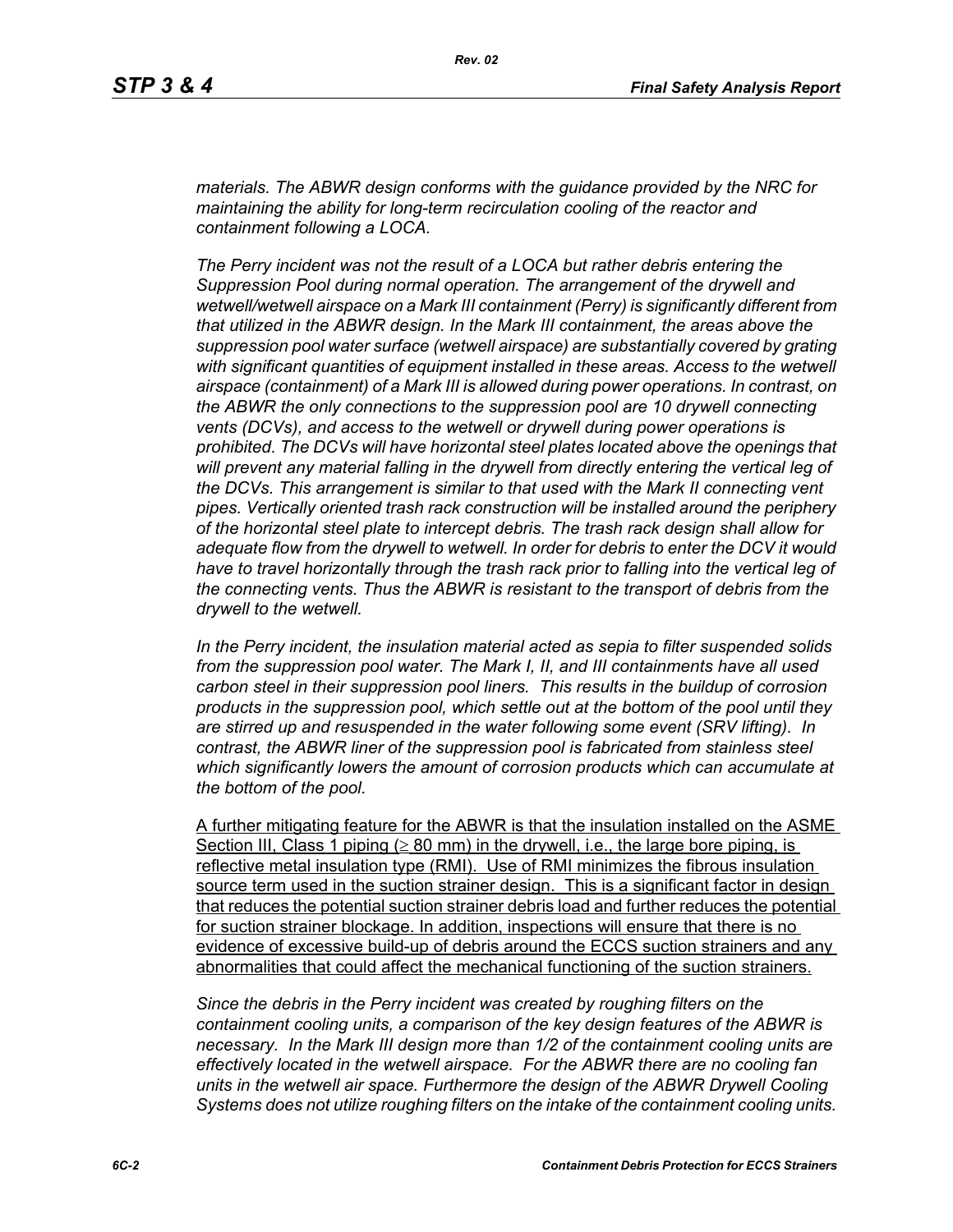Temporary filters are used during post construction systems testing and refueling outages in accordance with plant housekeeping and foreign material exclusion procedures further reducing the potential for introducing debris to the suppression pool.

*In the event that small quantities of debris enter the suppression pool, the Suppression Pool Cleanup System (SPCU) will remove the debris during normal operation. The SPCU is described in Section 9.5.9 and shown in Figure 9.5-1. The SPCU is designed to provide a continuous cleanup flow of 250 m*3*/h. This flow rate is sufficiently large to effectively maintain the suppression pool water at the required purity* cleanliness*. The SPCU system is intended for continuous operation and the suction pressure of the pump is monitored and provides an alarm on low pressure. Early indication of any deterioration of the suppression pool water quality will be provided if significant quantities of debris were to enter the suppression pool and cause the SPCU strainer to become plugged resulting in a low suction pressure alarm.* 

*The suction strainers* design *at* Perry preceded and *did not meet the current regulatory requirements. The ABWR ECCS suction strainers will utilize a "*ƒ*T*≈*" arrangement with conical strainers on the 2 free legs of the "*ƒ*T*≈*"* the state-of-the art Optimized Stacked cassette type strainer design. Disk ECCS Suction Strainer Design developed by General Electric or equivalent. *This design separates the strainers so that it minimizes the potential for a contiguous mass to block the flow to an ECCS pump.* The design of the strainers will be based on the Licensing Topical Report (LTR). Application-Methodology for the General Electric Stacked Disk ECCS Suction Strainer, NEDC-32721P-A, or equivalent and the Utility Resolution Guidance, NEDO-32686-A. Regulatory Guide 1.82, NUREG/CR-6224 (Reference 6C-4), NUREG/CR-6808 (Reference 6C-5) and the Utility Resolution Guidance, NEDO-32686-A. The stack disk strainer design is based on a set of disks whose internal radius and thickness vary over the height of the strainer. The cassette type strainer design is based on a set of cassette modules with U-shaped filter pockets attached to their exterior. As a result, the cassette type strainer has increased available suction surface area without increasing the overall size of the strainer. The selected variation in these parame provides an increased surface area. The holes in each disk-pocket filter are sized to prevent a deleterious quantity of debris from passing through strainer, but allow fluid to pass through. A key feature in the design of these strainers is to collect debris where velocity is low, since the pressure drop across the debris bed is known to be proportional to the velocity through the bed. This minimizes head loss across the strainer. Further technical details and methodologies are used to determine the head loss across the strainer for design debris loadings and to determine the structural loads on ECCS penetrations, piping and strainers caused by LOCA induced hydrodynamic forces. The LTR was reviewed and accepted by the NRC as described in the NRC-Safety Evaluation Report (Reference 6C-5). *The ABWR design also has additional features not utilized in earlier designs that could be used in the highly improbable event that all suppression pool suction strainers were to become plugged. The alternate AC (Alternating Current) independent water addition mode of RHR allows water from the Fire Protection System to be pumped to the vessel and sprayed in the wetwell and drywell from diverse water sources to maintain cooling of the fuel and containment. The wetwell can also be vented at low pressures to assist in cooling the containment.*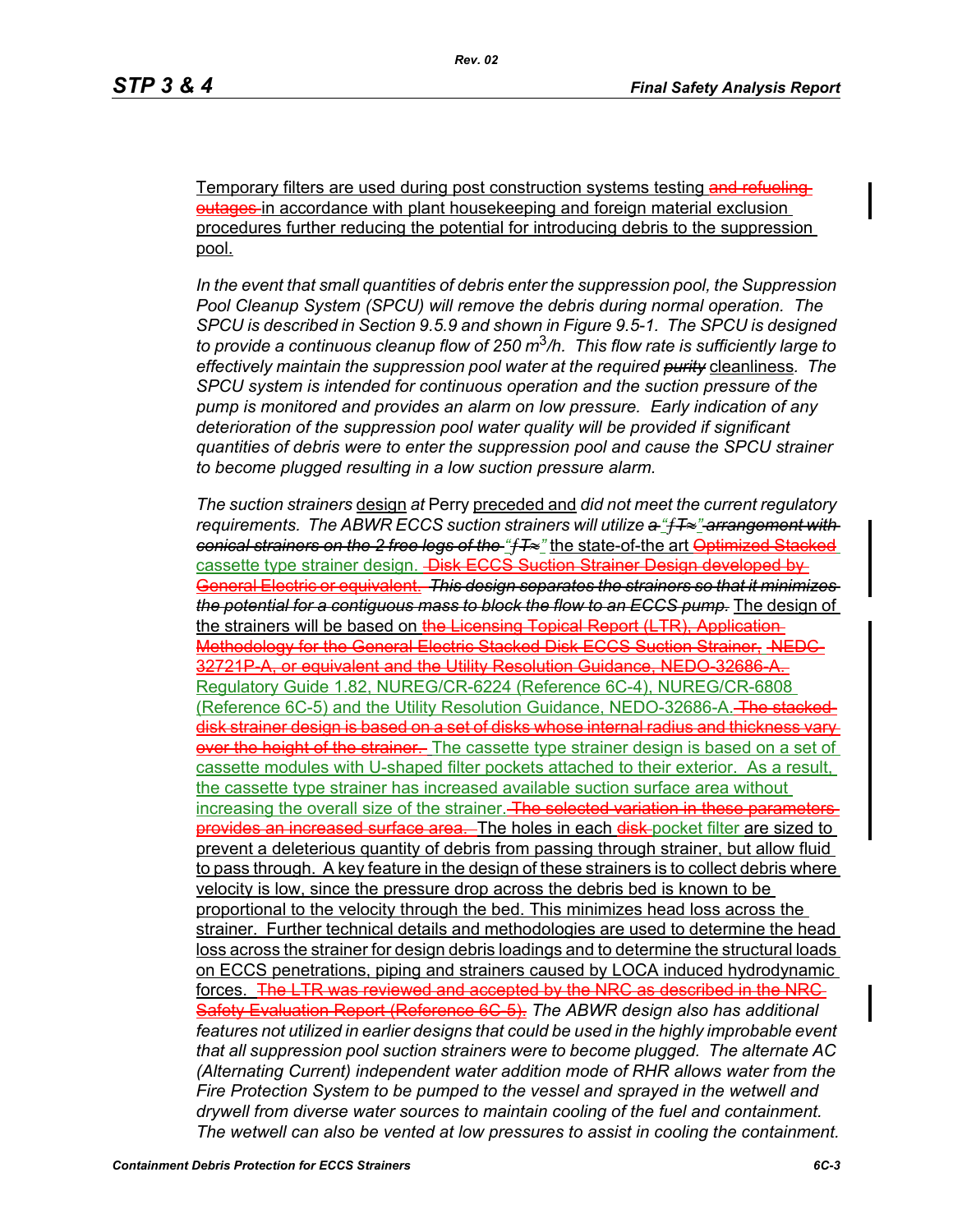# **6C.3 RG 1.82 Improvement**

*All ECCS strainers will at a minimum be sized to conform with the guidance provided in Reg. Guide 1.82, for the most severe of all postulated breaks.*

*The following clarifying assumptions will also be applied and will take precedence:*

- *(1) The debris generation model will utilize right angle cones acting in both directions;* the stacked disk ECCS suction strainer design in accordance with Licensing Topical Report NEDC 32721P-A, or equal and the Utilities Resolution Guidance, NEDO 32686 A.the Utility Resolution Guidance, NEDO-32686-A.
- *(2) The amount of* design *insulation debris* load that is *generated will be assumed to be 100% of the insulation in a distance of 3 L/D of the postulated break within the right angle cones including targeted insulation;* and transported to the suppression pool is based on the referenced LTR and the URG-the Utility Resolution Guidance, NEDO-32686-A.
- *(3)* The strainer design is based on the Debris Load Fraction that accumulates on a given strainer for the LOCA case being considered. The debris load fraction is defined as the fraction of the total flow that is attributed to a given strainer.
- *(4) All (100%) of the insulation debris generated will be assumed to be transported to the suppression pool.Transportation of insulation debris to the suppression pool will be in accordance with NEDO-32686-A.*
- *(5) The debris in the suppression pool will be assumed to remain suspended until it is captured on the surface of a strainer.*

*The sizing of the RHR suction strainers will assume that the insulation debris in the suppression pool is evenly distributed to the 3 pump suctions. The strainer size will be determined based on this amount of insulation debris and then increased by a factor of 3. The flow rate used for calculating the strainer size will be the runout system flow rate.*

Suction strainer sizing criteria is based on meeting NPSH requirements at run out system flow, **plus margin,** and the design basis debris load including consideration of chemical effects, in the suppression pool that is considered to accumulate on the suction strainers after a number of pool volume turnovers.

*The sizing of the* RHR*, RCIC and HPCF suction strainers will conform to the guidance of Reg Guide 1.82 and will assume* assumes *that* all *the insulation debris in the suppression pool,* including insulation debris, corrosion sludge, dust and dirt, *is proportionally distributed to the pump suctions based on the flow rates of the systems at run out conditions* considering the most limiting system failures*. The strainers available for capturing insulation debris will include 2 RHR suction strainers and a single HPCF or RCIC suction strainer* in accordance with single failure criteria. The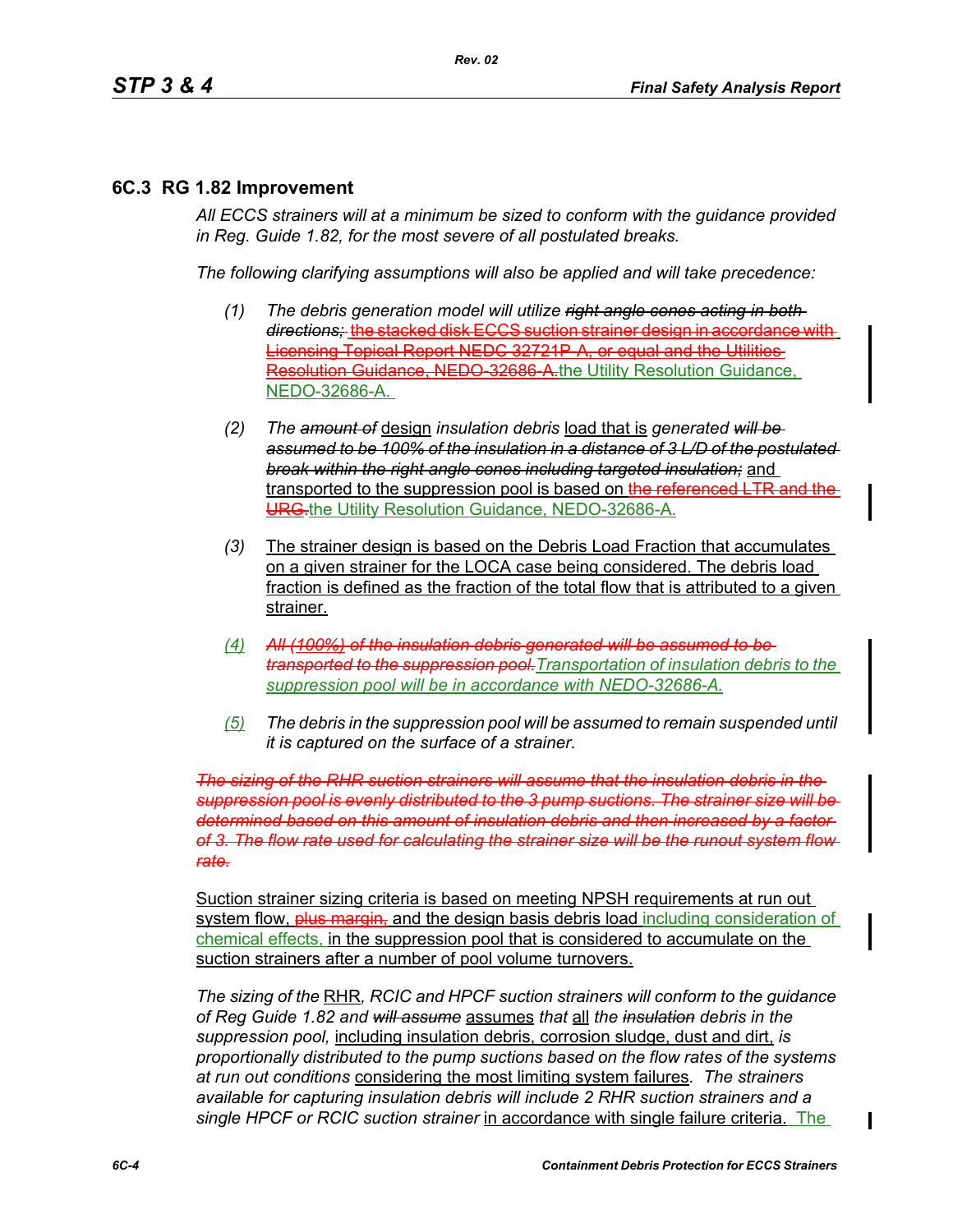assessment of chemical effects will be in accordance with RG 1.82, and will include evaluation of the suppression pool post-LOCA chemistry, identification of potentially reactive material in the drywell, benchtop testing to identify types and amounts of chemical precipitates, and small-scale testing of strainer elements, if required. Downstream effects of material predicted to pass through the suction strainers will be evaluated in accordance with RG 1.82.

## **6C.4 Discussion Summary**

*In summary, the ABWR design includes the necessary provisions to prevent*  deleterious *debris from entering the ECCS and impairing the ability of the RCIC, HPCF, and RHR systems to perform their required post-accident functions. Specifically, the ABWR does the following:*

- *(1) The design is resistant to the transport of debris to the suppression pool.*
- *(2) The suppression pool liner is stainless steel, which significantly reduces corrosion products.*
- *(3) The SPCU system will provide early indication of any potential problem.* Low SPCU pump suction pressure can provide early indication of debris present in the suppression pool and permit the plant operator to take appropriate corrective action.
- *(4) The SPCU System operation will maintain suppression pool cleanliness.*  Plant housekeeping and Foreign Material Exclusion (FME) procedures assure pool cleanliness prior to plant operation and over plant life such that no significant debris is present in the suppression pool.
- (5) Visual inspection of the suction strainers is performed each refueling outage.
- (6) *(5) The equipment installed in the drywell and wetwell minimize the potential for generation of debris.*
- (7) *(6) The* stacked disk *ECCS suction strainers* The complex ECCS strainers meet the current regulatory requirements and are designed in accordance with NRC approved LTR, NEDC-32721P-A (or equivalent), *unlike the strainers at the incident plants.*
- *(7) The RHR suction strainers will apply an additional factor of 3 design margins.*

The information regarding the ECCS strainers design calculations along with input ethodology, analysis, discussion and examples is contained in Licensing-Topical Report, Application Methodology for the General Electric Stacked Disk ECCS Suction Strainer, NEDC 32721P-A

### *6C.5 Strainer Sizing Analysis Summary*

*A preliminary analysis was performed to assure that the above requirements could be satisfied using strainers compatible with the suppression pool design as shown by*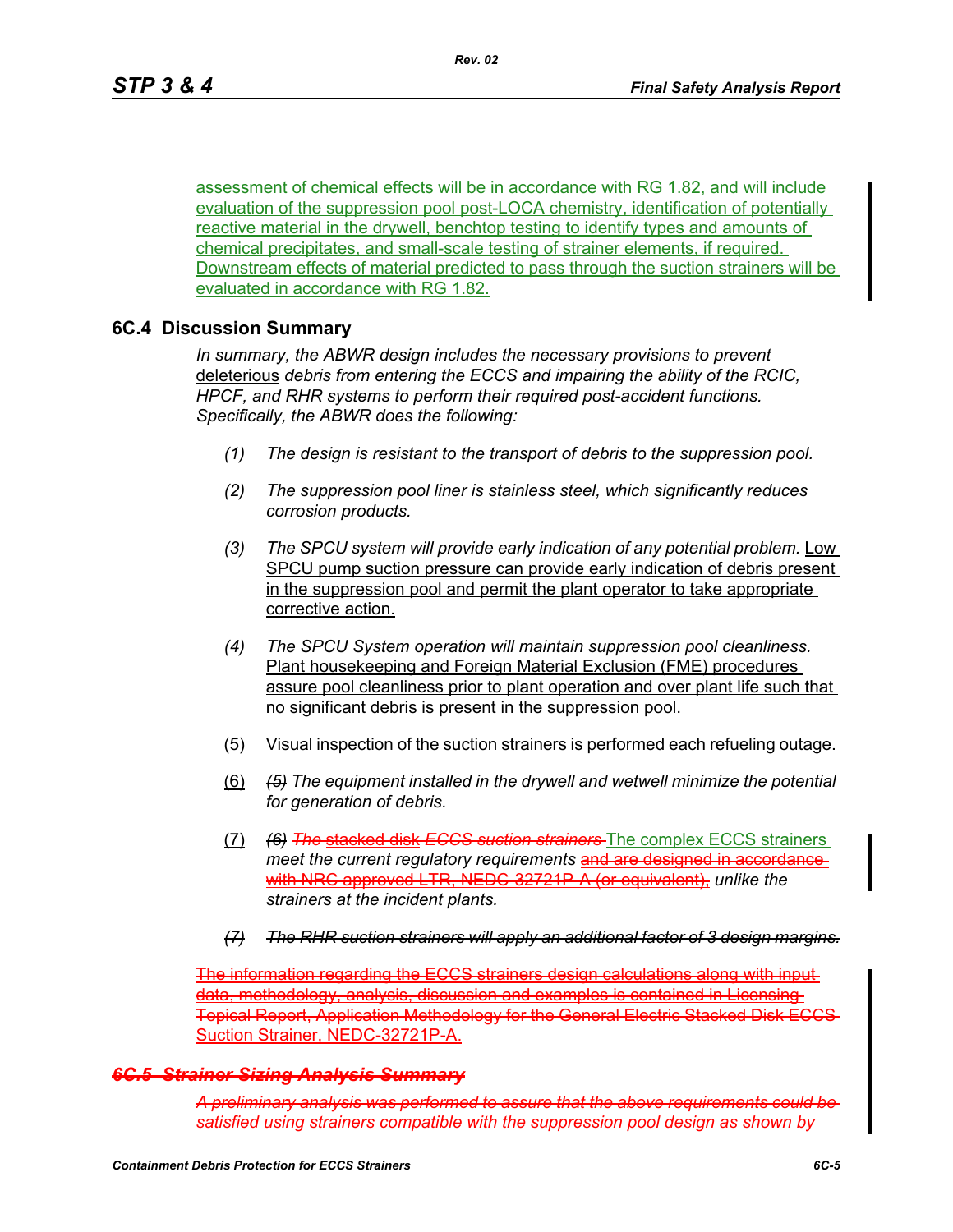*Figure 1.2-13i. The following summarizes the results, which indicate strainer sizes that are acceptable within the suppression pool design constraints.*

*Each loop of an ECCS system has a single suppression pool suction strainer configured in a T shape with a screen region at the two ends of the T cross member. Analysis determined the area of each screen region. Thus, RHR with three loops has six screen regions. The HPCF with two loops has four screen regions, and the RCIC has two screen regions. The characteristic dimension given for the screens in the* 

## *6C.5 Strainer Sizing Analysis Summary*

*A preliminary analysis was performed to assure* The strainer sizing analysis assures *that the above requirements could be* are *satisfied using strainers compatible with the suppression pool design as shown by Figure 1.2-13i. The following summarizes the results, which indicate strainer sizes that are acceptable within the suppression pool design constraints.*the strainer sizing analysis.

*Each loop of an ECCS system has a single suppression pool suction strainer configured in a T shape with a screen region at the two ends of the T cross member. Analysis determined the area of each screen region. Thus, RHR with three loops has six screen regions. The HPCF with two loops has four screen regions, and the RCIC has two screen regions. The characteristic dimension given for the screens in the results below indicates a surface area consisting of a circle with a diameter of the dimension plus a cylinder with a diameter and length of the dimension.*The characteristic dimensions to calculate a surface area for cassette type strainer are given as follows,

- *(1)* Depth of filter pocket
- *(2)* Width of filter pocket
- *(3)* Length of strainer
- *(4)* Diameter of strainer

*By the requirements above, all of the debris deposits on the strainers. The distribution of debris volume to the strainer regions was determined as a fraction of the loop flow splits based on runout flow. Debris on the screen creates a pressure drop as predicted by NUREG-0897*NUREG/CR-6224 and NUREG/CR-6808*, which is referenced by R.G. 1.82. The equation for NUKONTM insulation on page 3-59 of NUREG-0897 was used for this analysis. The NUKONTM debris created pressure drop equation is a function of the thickness of debris on the screen (which is a function of debris volume), the velocity of fluid passing through the screen (runout flow used), and the screen area.* Pressure drop caused by the mixed particulates and fiber bed is calculated by the equation shown on NUREG/CR-6224, Appendix B. The following parameters play an important part in the function of this equation for pressure drop caused by mixed bed.

*(1)* Thickness of debris on screen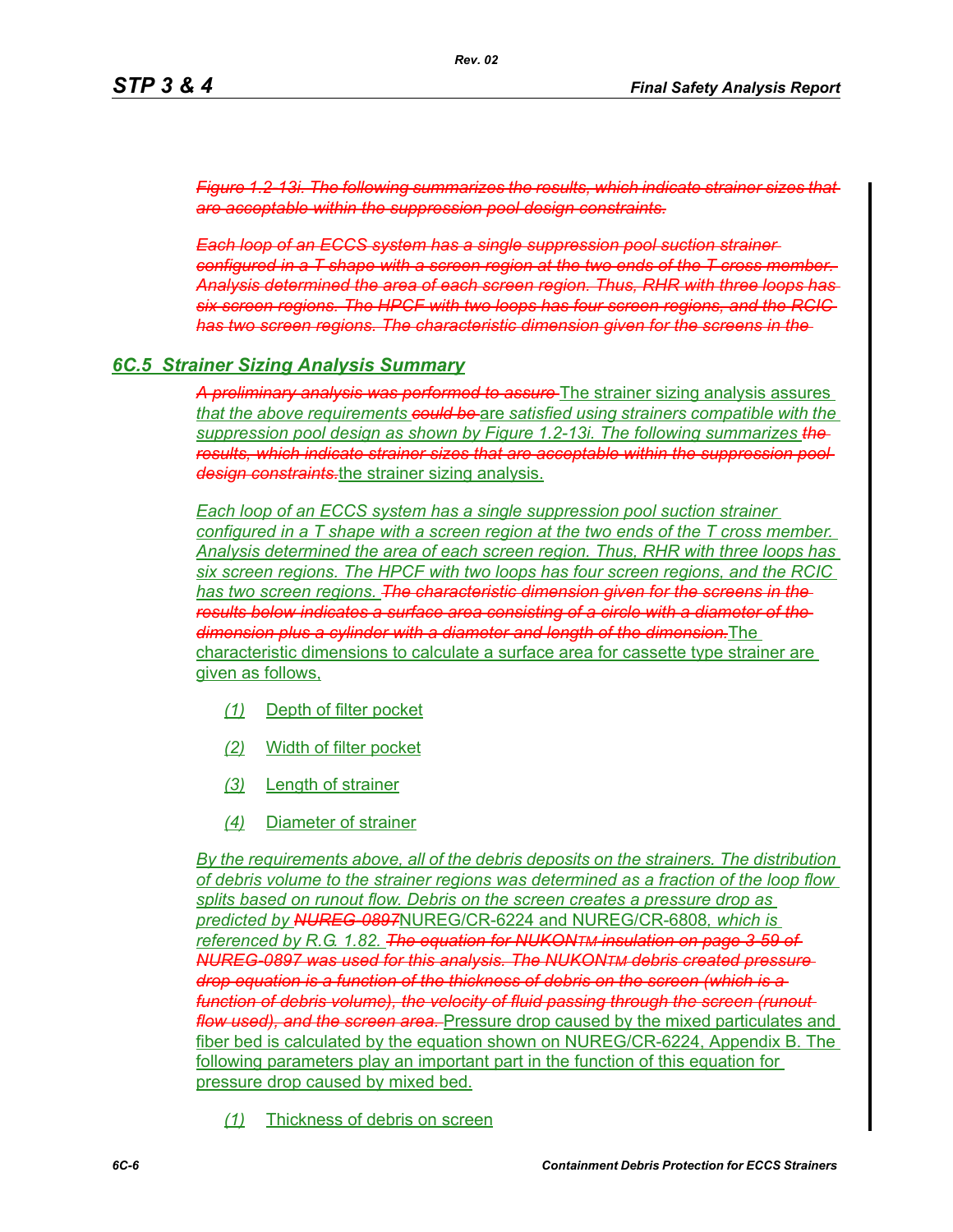- *Rev. 02*
- *(2)* Characteristic shape of debris type
- *(3)* Rate of particulate mass to fiber debris mass
- *(4)* Velocity of fluid passing through the screen (runout flow used)

On the one hand, pressure drop is calculated by the equation shown on NUREG/CR-6808 for RMI. *The debris created pressure drop was applied in an equation as follows; the static head at the pump inlet is equal to the hydraulic losses through the pipe and fittings, plus the pressure drop through the debris on the strainers, plus the hydraulic loss through the unplugged strainer, plus a margin equal to approximately 10% of the static head at the pump inlet, and plus the required NPSH. The static head takes into account the suppression pool water level determined by the draw down calculated as applicable for a main steam line break scenario. A summary provided in Table 6C-1, and a summary of the analysis results is provided in Table 6C-2.*

*By making realistic assumptions, the following additional conservatisms are likely to occur, but they were not applied in the analysis. No credit in water inventory was taken for water additions from feedwater flow or flow from the condensate storage tank as injected by RCIC or HPCF. Also, for the long term cooling condition, when suppression pool cooling is used instead of the low pressure flooder mode (LPFL), the RHR flow rate decreases from runout (1130 m3/h) to rated flow (954 m3/h), which reduces the pressure drop across the debris.*

*results below indicates a surface area consisting of a circle with a diameter of the dimension plus a cylinder with a diameter and length of the dimension.*

*By the requirements above, all of the debris deposits on the strainers. The distribution of debris volume to the strainer regions was determined as a fraction of the loop flow splits based on runout flow. Debris on the screen creates a pressure drop as predicted by NUREG-0897, which is referenced by R.G. 1.82. The equation for NUKONTM insulation on page 3-59 of NUREG-0897 was used for this analysis. The NUKONTM debris created pressure drop equation is a function of the thickness of debris on the screen (which is a function of debris volume), the velocity of fluid passing through the screen (runout flow used), and the screen area. The debris created pressure drop was applied in an equation as follows; the static head at the pump inlet is equal to the hydraulic losses through the pipe and fittings, plus the pressure drop through the debris on the strainers, plus the hydraulic loss through the unplugged strainer, plus a margin equal to approximately 10% of the static head at the pump inlet, and plus the required NPSH. The static head takes into account the suppression pool water level determined by the draw down calculated as applicable for a main steam line break scenario. A summary provided in Table 6C-1, and a summary of the analysis results is provided in Table 6C-2.*

*By making realistic assumptions, the following additional conservatisms are likely to occur, but they were not applied in the analysis. No credit in water inventory was taken for water additions from feedwater flow or flow from the condensate storage tank as injected by RCIC or HPCF. Also, for the long term cooling condition, when*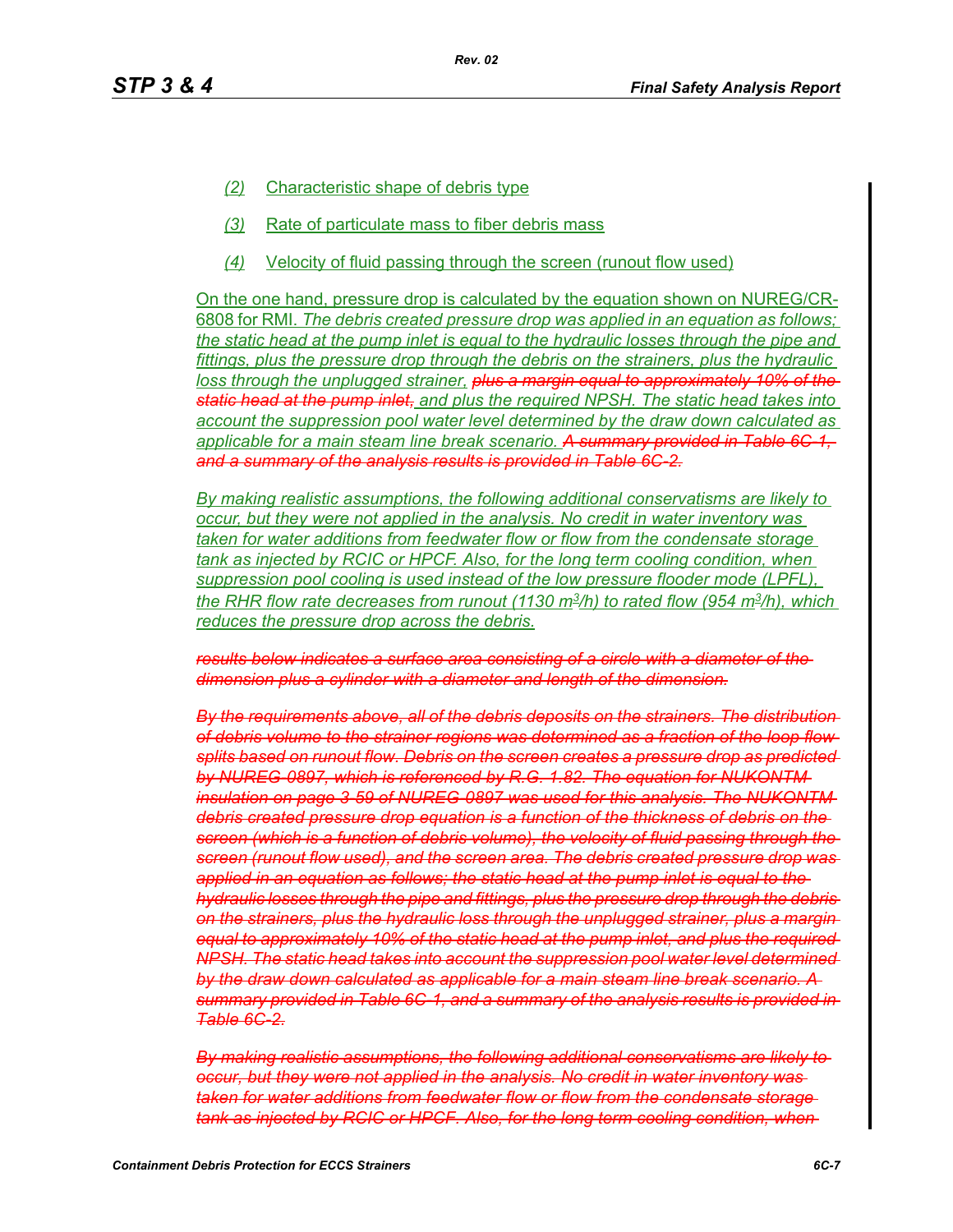*suppression pool cooling is used instead of the low pressure flooder mode (LPFL), the RHR flow rate decreases from runout (1130 m3/h) to rated flow (954 m3/h), which reduces the pressure drop across the debris.*

# **6C.6 References**

| 6C-1        | Debris Plugging of Emergency Core Cooling Suction Strainers, NRC<br>Bulletin No. 93-02, May 11, 1993.                                                                                                                                                                                                         |
|-------------|---------------------------------------------------------------------------------------------------------------------------------------------------------------------------------------------------------------------------------------------------------------------------------------------------------------|
| 6C-2        | Water Sources for Long-Term Recirculation Cooling Following a Loss-of-<br>Coolant Accident, NRC Reg. Guide 1.82.                                                                                                                                                                                              |
| <u>6C-3</u> | Utility Resolution Guidance for ECCS Suction Strainer Blockage, NEDO-<br>32686-A.                                                                                                                                                                                                                             |
| <u>6C 4</u> | Licensing Topical Report, Application Methodology for the General Electric<br>Stacked Disk ECCS Suction Strainer, NEDC 32721P A.                                                                                                                                                                              |
| <u>6C-4</u> | Parametric Study of Potential for BWR ECCS strainer Blockage Due to<br>LOCA Generated Debris, NUREG/CR-6224.                                                                                                                                                                                                  |
| 6C 5        | Safety Evaluation Report (SER) by the Office of Nuclear Reactor-<br>aulation GE Nuclear Energy Licensing Topical Report NEDC 3272<br>ion Methodology for GE Stacked Disk Suction<br>TAC No. MB3311, dated February 3, 1999; and Part 2, TAC No. M9850<br>dated June 28, 2002.                                 |
| $6C-5$      | Knowledge Base for Effect of debris on Pressurised Water Reacter<br><b>Emergency Core Cooling Sump Performance, NUREG/CR-6808</b>                                                                                                                                                                             |
| 6C-6        | <b>NOT USED</b>                                                                                                                                                                                                                                                                                               |
| 6C-7        | 6G-6 NRC Generic Letter (GL) 97-04, Assurance of Sufficient Net Positive<br>Suction Head for Emergency Core Cooling and Containment Heat<br>Removal Pumps, dated October 7, 1997                                                                                                                              |
| 6C-8        | 6C-7 NRC Generic Letter (GL) 98-04, Potential for Degradation of the<br><b>Emergency Core Cooling System and the Containment Spray System After</b><br>a Loss-Of-Coolant Accident because of Construction and Protective<br>Coating Deficiencies and Foreign Material in Containment, dated July 14,<br>1998. |
| <u>6C-9</u> | Application Methodology for the ECCS Strainer, Toshiba Corporation,<br>PDR-2008-100575, Rev 0, June 3, 2008.                                                                                                                                                                                                  |